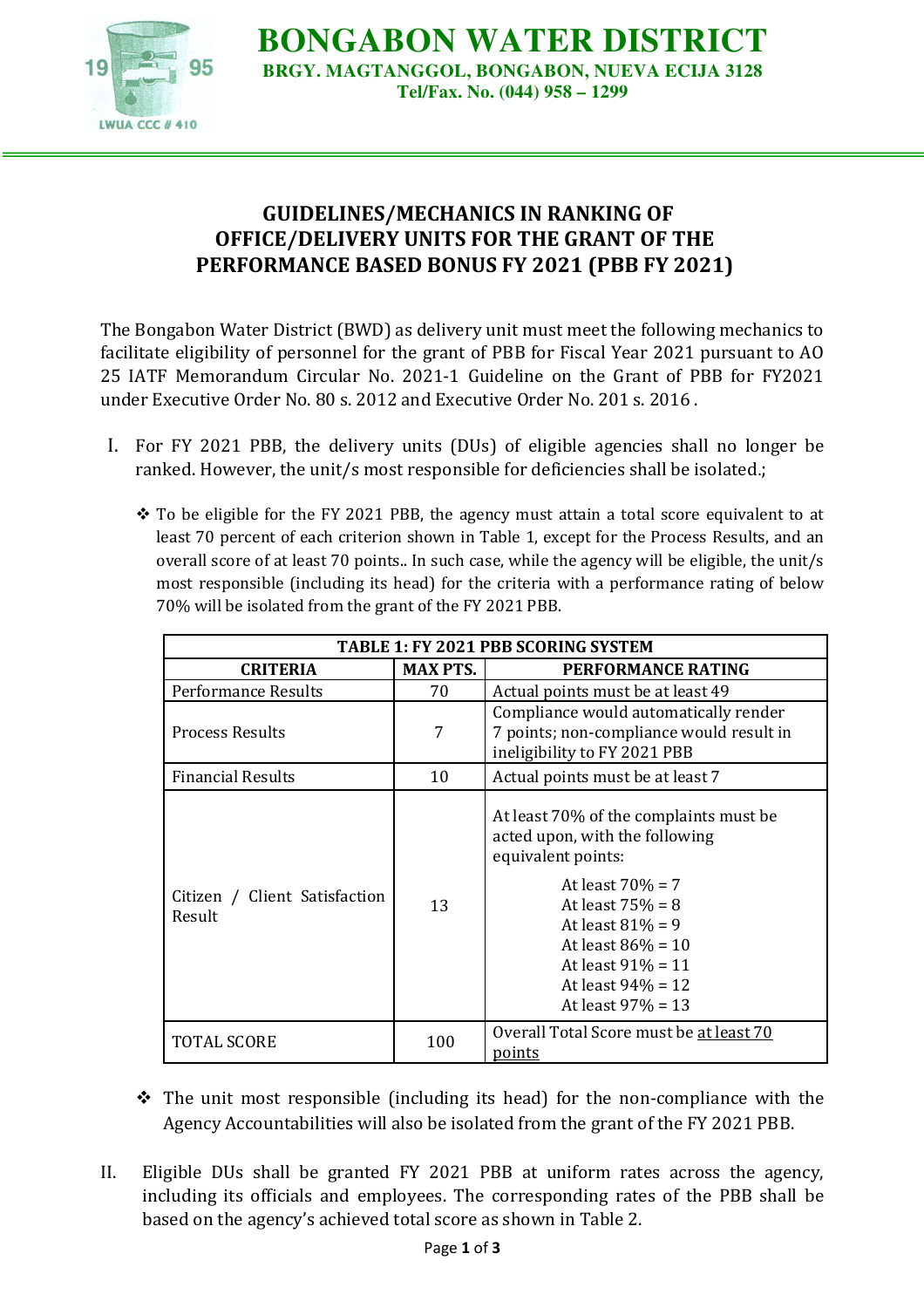

**BONGABON WATER DISTRICT BRGY. MAGTANGGOL, BONGABON, NUEVA ECIJA 3128 Tel/Fax. No. (044) 958 – 1299** 

- III. To be eligible for FY 2021 PBB, employees belonging to the First, Second and Third Levels should receive a rating of at least " Very Satisfactory" based on the agency's CSC-approved Strategic Performance Management System (SPMS).
- IV. Personnel in detail to another government agency for six (6) months or more shall be included in the ranking of employees in the recipient agency that rated his/her performance. The payment of the PBB shall come from the mother agency.
- V. Personnel who transferred from one government agency to another shall be rated and ranked by the agency where he/she served the longest. If equal months were served for each agency, he/she will be included in the recipient agency.
- VI. Officials and employees who transferred from government agencies that are nonparticipating in the implementation of the PBB, shall be rated by the agency where he/she served the longest; the official/employee shall be eligible for the grant of PBB on a pro-rata basis corresponding to the actual length of service to the participating implementing agency.
- VII. An employee who has rendered a minimum of nine (9) months of service during the fiscal year and with at least a Very Satisfactory rating may be eligible for the full grant of the PBB.
- VIII. An employee who rendered less than nine (9) months but within a minimum of three (3) months of service and with at least Very Satisfactory rating shall be eligible to the grant of PBB on a pro-rata basis corresponding to the actual length of service rendered as follows:

| Length of Service               | % of PBB |
|---------------------------------|----------|
| 8 months but less than 9 months | 90%      |
| 7 months but less than 8 months | 80%      |
| 6 months but less than 7 months | 70%      |
| 5 months but less than 6 months | 60%      |
| 4 months but less than 5 months | 50%      |
| 3 months but less than 4 months |          |

An employee who may not meet the nine-month actual service requirement can be considered for PBB on a pro-rata basis due to the following reasons:

- a. Being a newly hired employee;
- b. Retirement
- c. Resignation:
- d. Rehabilitation Leave;
- e. Maternity Leave and/or Paternity Leave